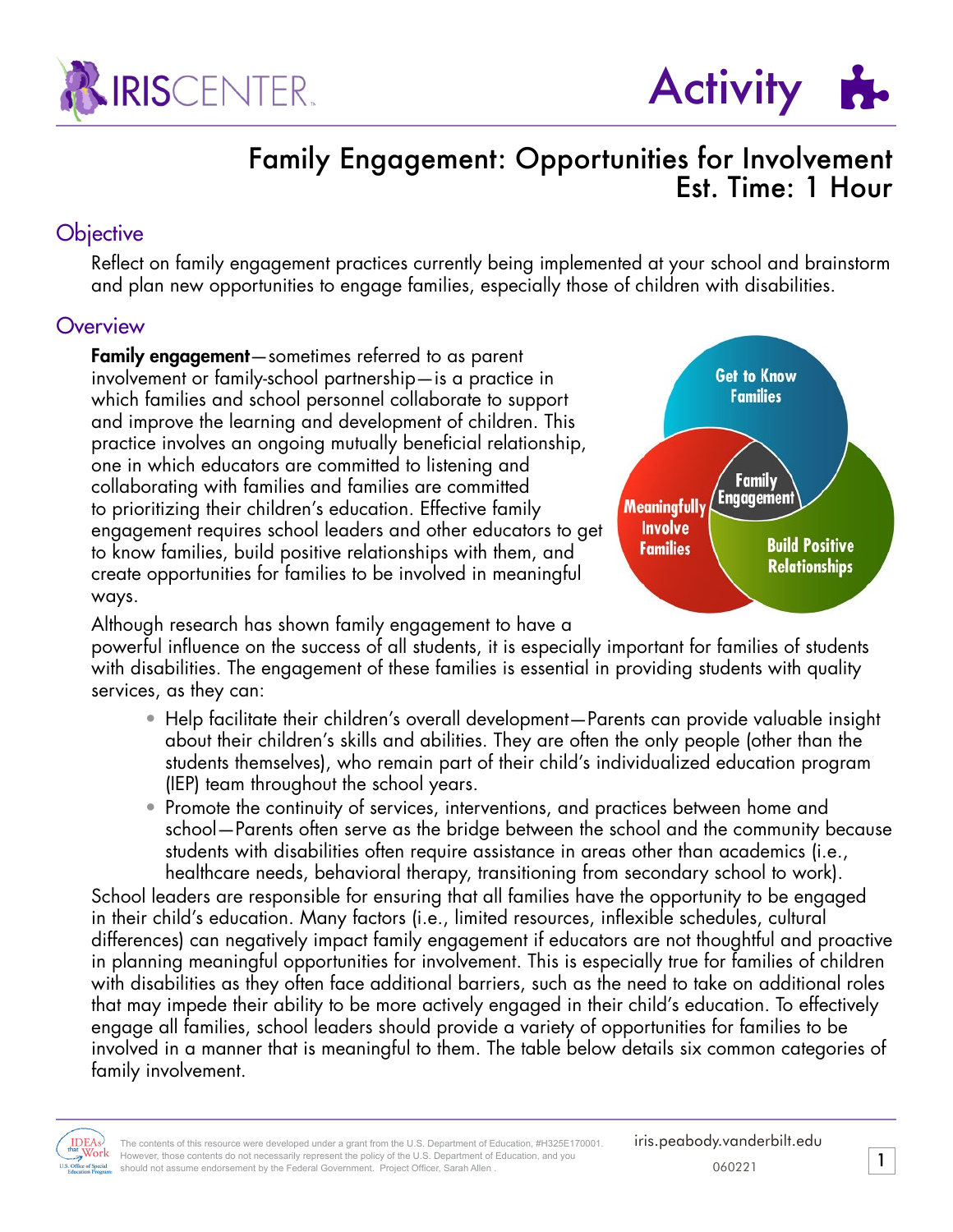



# Family Engagement: Opportunities for Involvement

| <b>Category</b>                   | <b>Description and Examples</b>                                                                                                                                                                                                                                                                                                                                                                                                                                                                                                                                                                  |  |  |  |  |
|-----------------------------------|--------------------------------------------------------------------------------------------------------------------------------------------------------------------------------------------------------------------------------------------------------------------------------------------------------------------------------------------------------------------------------------------------------------------------------------------------------------------------------------------------------------------------------------------------------------------------------------------------|--|--|--|--|
| <b>Parenting</b>                  | • Help families to develop environments at home to support their child's learning.<br>o Offer parent education classes (e.g., GED or adult literacy classes).<br>o Hold parent workshops on topics of interest to the families (e.g., behavior<br>management, age-and-grade level expectations).<br>• Develop an understanding of the families' needs and desires for their child.<br>o Visit the family at home.<br>o Attend neighborhood events.                                                                                                                                               |  |  |  |  |
| Communicating                     | • Establish procedures and create opportunities for two-way communication<br>regarding a child's performance, school policies, and programs.<br>o Host monthly coffees, socials, and other activities so that families and<br>educators can meet informally.<br>o Meet with parents at least once a year for parent conferences.<br>o Communicate in as many ways as possible (e.g., emails, notes home, social<br>media).<br>o Schedule phone calls and in-person meetings at times convenient for families.                                                                                    |  |  |  |  |
| Volunteering                      | • Recruit and train family volunteers to support students and programs within the<br>school.<br>o Invite parents to serve as room parents or school crossing guards.<br>o Accommodate families' schedules and preferences for volunteer opportunities.                                                                                                                                                                                                                                                                                                                                           |  |  |  |  |
| Learning                          | • Facilitate families' involvement in their child's learning at home.<br>o Share ideas about the ways families can support learning at home<br>(e.g., employing strategies for completing homework, reading to child at<br>home, talking to child about school).<br>o Provide families with information about the skills being addressed in<br>classrooms.<br>o Collaborate with families when setting learning goals for their child and when<br>planning for their transitions.<br>o Inform families about the ways to link the learning in the classroom to home<br>and community activities. |  |  |  |  |
| <b>School Decision-</b><br>Making | • Include families in school-related decision making.<br>o Encourage families to participate in PTA/PTO meetings.<br>o Inform families about the school board, its members, voting opportunities, and<br>other related issues.<br>o Invite family members to serve on committees that review school improvement<br>plans.<br>o Include family members on school committees, as representatives or leaders.                                                                                                                                                                                       |  |  |  |  |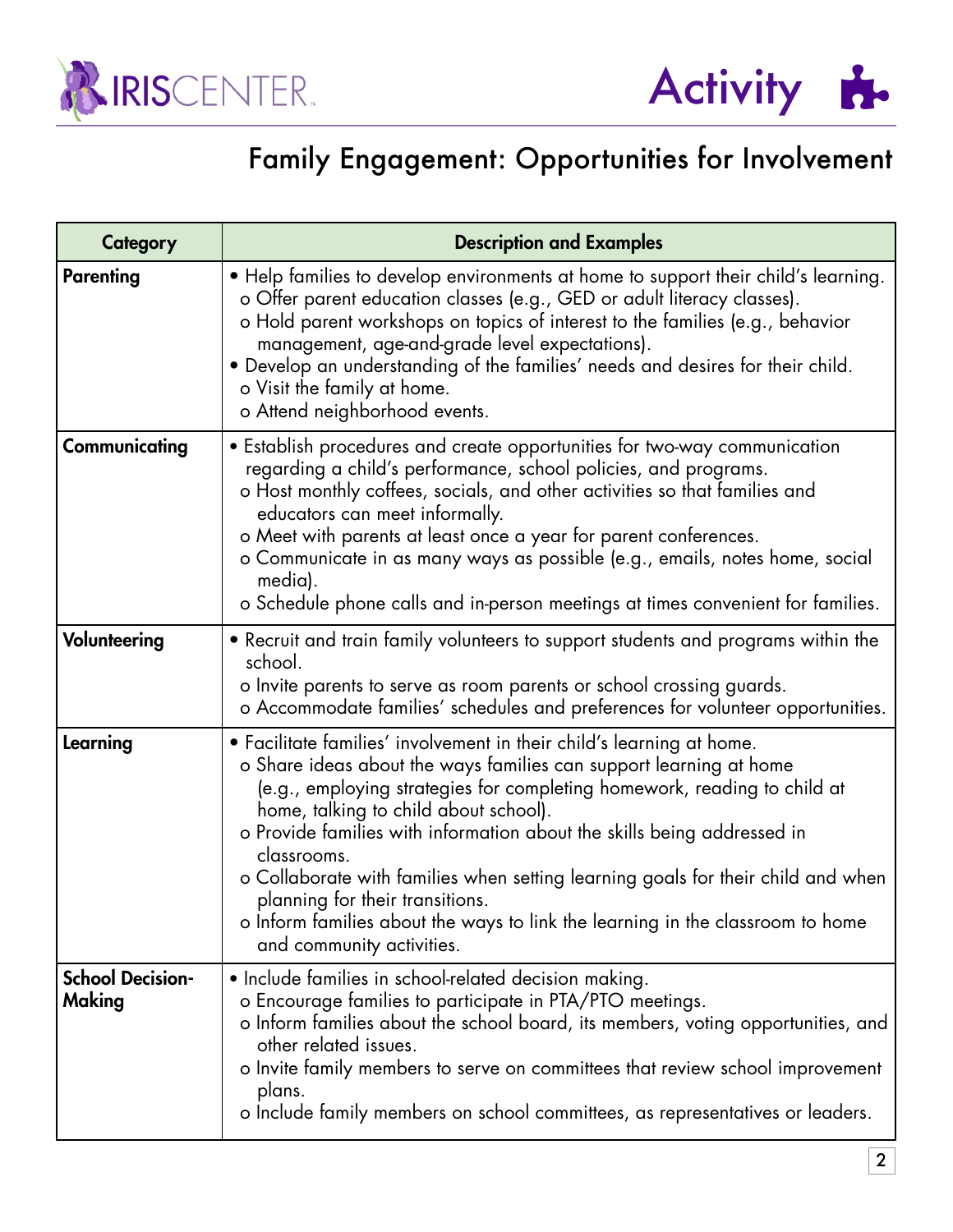



## Family Engagement: Opportunities for Involvement

| Category                                   | <b>Description and Examples</b>                                                                                                                                                                                                                                                                                                                                                                                                                                                                                                                                                                                                                                                                                                                                                                                                                                                                                                                     |  |  |  |  |
|--------------------------------------------|-----------------------------------------------------------------------------------------------------------------------------------------------------------------------------------------------------------------------------------------------------------------------------------------------------------------------------------------------------------------------------------------------------------------------------------------------------------------------------------------------------------------------------------------------------------------------------------------------------------------------------------------------------------------------------------------------------------------------------------------------------------------------------------------------------------------------------------------------------------------------------------------------------------------------------------------------------|--|--|--|--|
| <b>Collaborating with</b><br>the Community | • Develop partnerships with local businesses and organizations to provide<br>resources for schools, students, and their families.<br>o Make available information about community resources and services.<br>o Ask local businesses to conduct workshops for educators or parents about the<br>resources in the community.<br>o Hold workshops and parent meetings focusing on community health, social<br>service agencies, and other programs.<br>o Make connections with the disability organizations that families are involved<br>with or that they might benefit from (e.g., United Cerebral Palsy, Vocational<br>Rehabilitation, parent centers, support groups).<br>• Create opportunities for families to connect with the community.<br>o Host a community service day in which members of the community can<br>volunteer to paint or do other services in the school or students can volunteer<br>to clean up a neighborhood playground. |  |  |  |  |

*(Adapted from School, Family, and Community Partnerships: Your Handbook for Action by J. Epstein, 2018 and 2002.)*

### Activity (For College Courses)

- 1. Make a list of the family engagement opportunities offered at your school last year. How did these activities mutually benefit schools and families?
- 2. Using the table below, record ways your school could provide opportunities for parental engagement throughout the school year.
	- a. In the second column, list at least one event or activity for each of the six types of involvement defined in the table above and note how often each event or activity will occur (e.g., daily, weekly, monthly, quarterly).
	- b. In the third column, provide a detailed description for each activity.
	- c. In the fourth column, describe how this activity will specifically engage families of students with disabilities and/or address specific school, family, or community needs.
	- d. In the last column, describe how this activity will support mutually beneficial partnerships between the school, families, and community (must support partnership between at least two).

### Activity (For Professional Development)

- 1. Using the table below, record ways that your school will provide opportunities for parental engagement throughout the school year.
	- a. In the second column, list at least one event or activity for each of the six types of involvement defined in the table above and note how often each event or activity will occur (e.g., daily, weekly, monthly, quarterly).
	- b. In the third column, provide a detailed description of each activity.